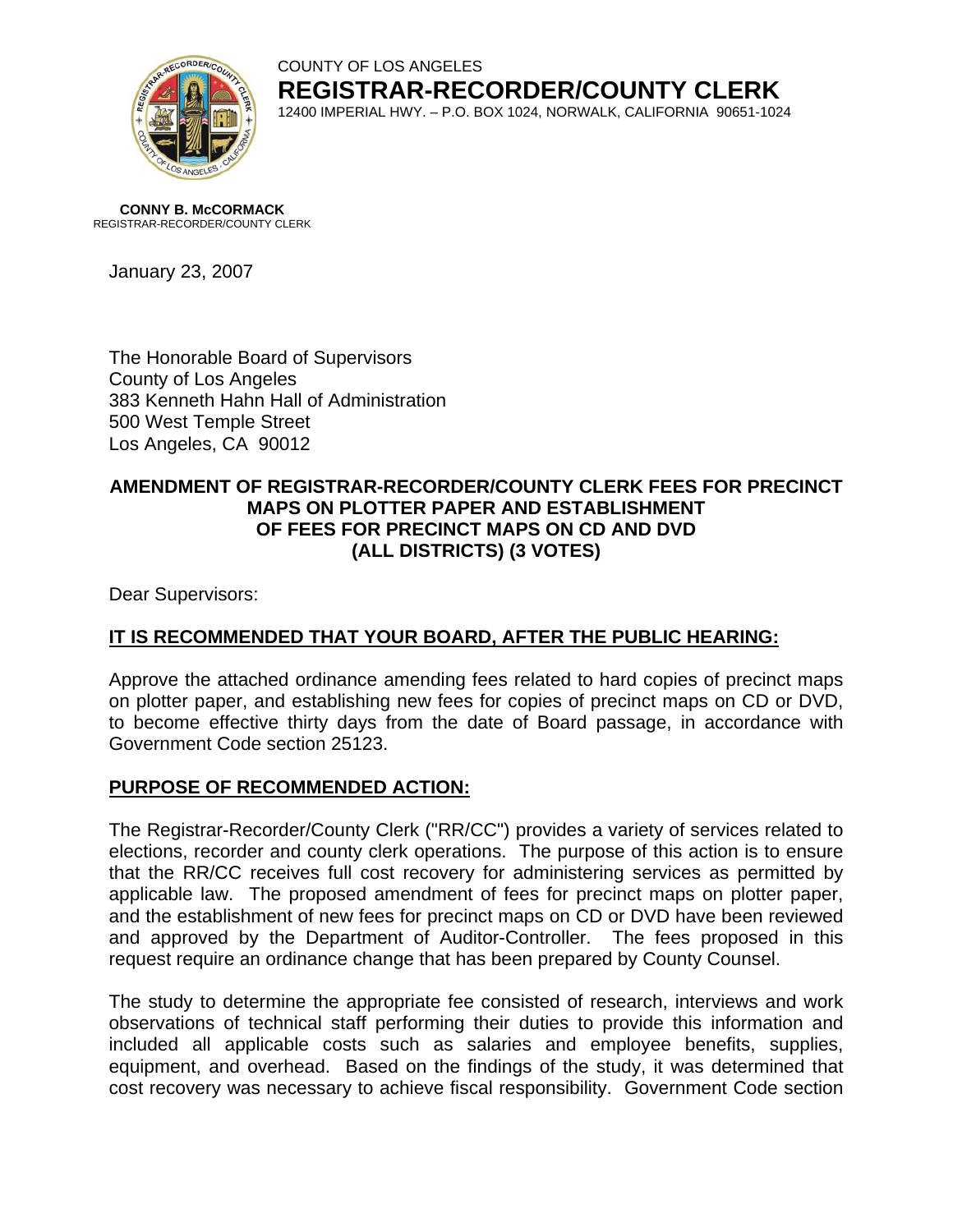The Honorable Board of Supervisors January 23, 2007 Page 2

54985 authorizes a county board of supervisors to set a fee in the amount necessary to recover the cost of providing any product or service.

#### **Implementation of Strategic Plan Goals:**

**Goal No. 1: Service Excellence:** Provide the public with effective delivery of services within the County by implementing strategies related to fiscal responsibility and service integration by consolidating services and adjusting fees to ensure that the Department receives full cost recovery.

**Goal No. 4: Fiscal Responsibility:** Ensure the County's fiscal responsibility by effectively managing and enhancing current fiscal strategies as well as pursuing existing revenue options.

#### **JUSTIFICATION:**

Government Code section 54985 authorizes a county board of supervisors to set a fee in the amount reasonably necessary to recover the cost of providing any product or service. The current fees for hard copies of precinct maps on plotter paper no longer reflect the Department's actual cost and therefore should be revised to include current costs for employee salaries and benefits, supplies and equipment usage.

#### *Precinct maps on plotter paper*

Currently, the RR/CC sells precinct maps to the public in hard copy format on plotter paper at a cost of \$2 per map and does not allow for the mailing of the hard copy maps to the purchaser. The current \$2 price for hard copy precinct maps was implemented in 1998 and does not reflect current labor and material costs for this service.

#### *Precinct maps on CD or DVD*

The RR/CC frequently receives requests from the public to purchase the precinct maps on CD or DVD in digital format.

The purpose of this action is to update the price of hard copy precinct maps on plotter paper to more accurately reflect the County cost for producing hard copy precinct maps, and to enable the Department to produce precinct maps to the public in digital PDF format on CD or DVD and collect an appropriate fee. Furthermore, customers will be given the option of having the precinct maps on CD or DVD mailed to them for a nominal fee. Based upon the average file size of a digital precinct map file in PDF format, a CD will store approximately 230 digital precinct map files and a DVD will store approximately 1,450 digital precinct map files. Upon review of these services, it has been determined that the appropriate fee, including all labor and materials costs, would be: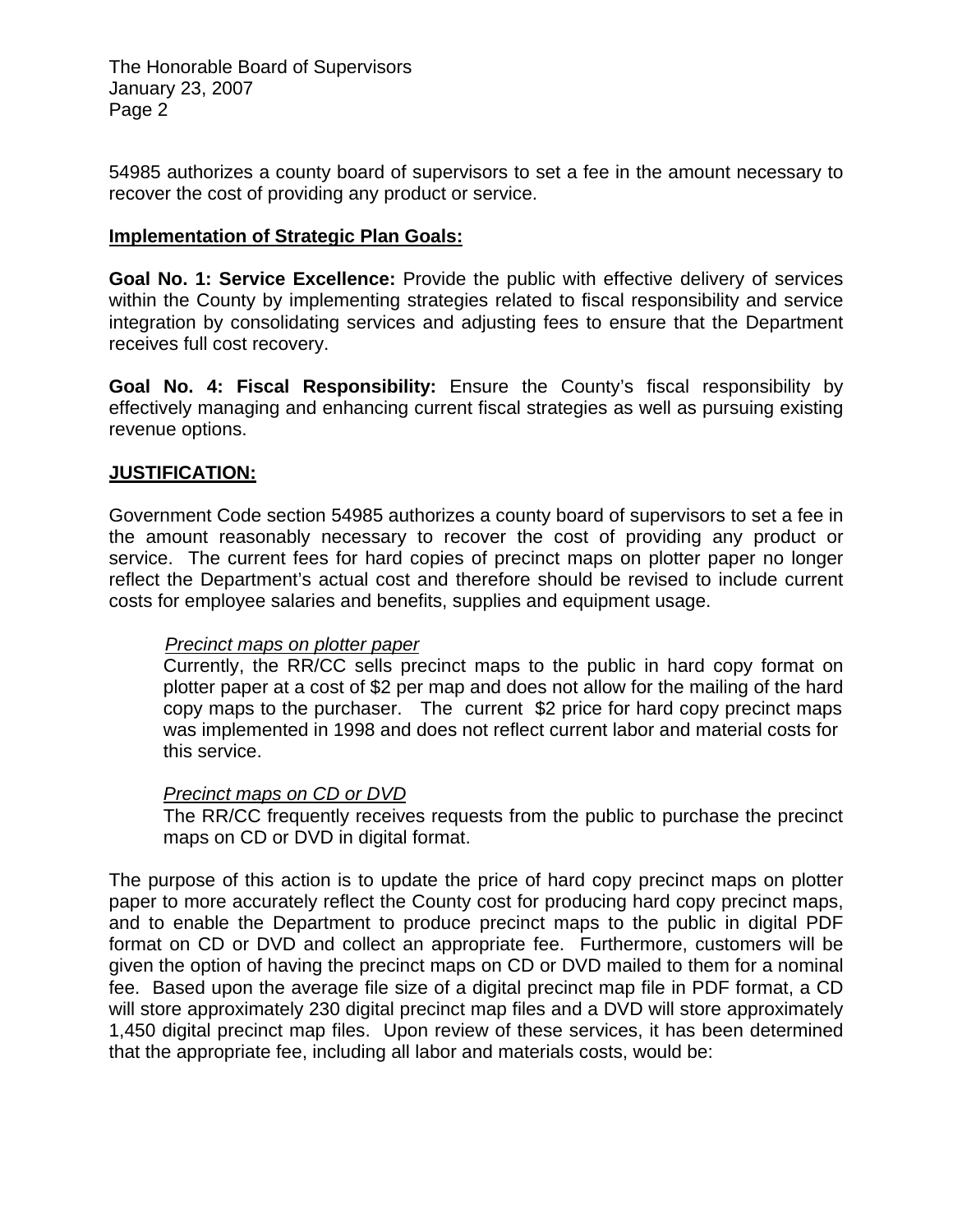- **Precinct maps on plotter paper**  Eleven dollars (\$11) for each hard copy precinct map plotted by the RR/CC (with no option for mailing);
- **Precinct maps on CD** Sixteen dollars (\$16) per CD, with an additional six dollars (\$6) shipping and handling fee for optional mailing;
- **Precinct maps on DVD** Eighteen dollars (\$18) per DVD, with an additional six dollars (\$6) shipping and handling fee for optional mailing.

Digital precinct map files in PDF format continue to be available for free at the RR/CC's website [www.lavote.net](http://www.lavote.net/), where files can be individually downloaded.

# **FISCAL IMPACT/ FINANCING:**

Approval of these revised fees will increase Departmental cost recovery revenue by approximately \$10,000 for the period January 1, 2007 through June 30, 2007.

# **FACTS AND PROVISIONS/LEGAL REQUIREMENTS:**

The RR/CC is requesting approval for the proposed amendment of existing fees and the establishment of new fees. Government Code section 54985 provides that a county board of supervisors shall have the authority to increase a fee in the amount necessary to recover the cost of providing any product or service. County Counsel has prepared the attached required ordinance that incorporates the proposed fee amendment and additions.

Prior to adopting an ordinance, resolution, or other legislative enactment adopting a new fee or approving an increase in an existing fee, Government Code section 66018 requires a local agency to hold a public hearing, at which oral or written presentations can be made. The Board of Supervisors' Executive Office, in accordance with section 6062(a) of the Government Code, published an official notice of the time and place of said meeting, including a general explanation of the fees to be established or revised. All fees have been reviewed and approved by the Auditor.

- // //
- //
- //
- //
- 
- //
- //